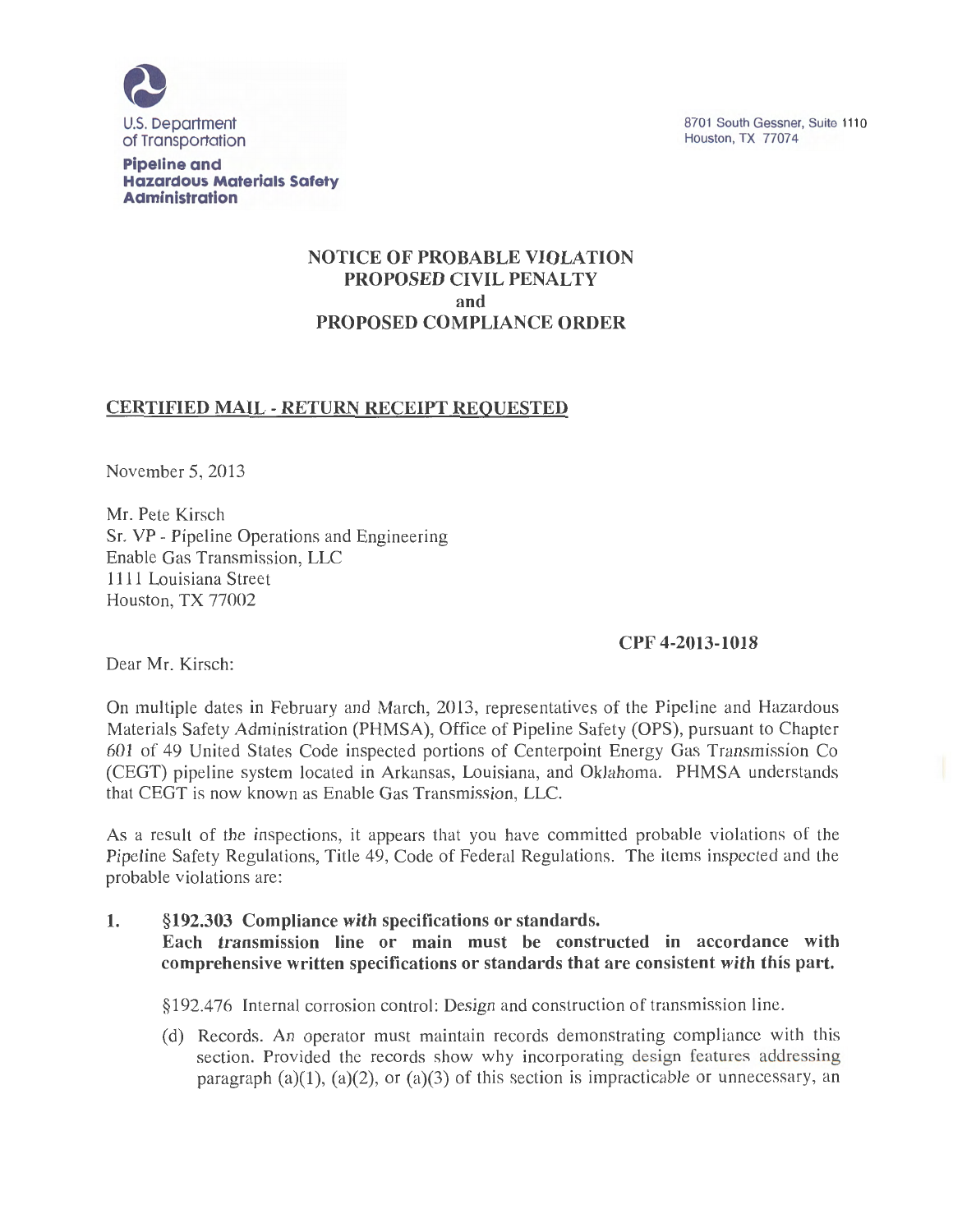operator may fulfill this requirement through written procedures supported by asbuilt drawings or other construction records.

Centerpoint Energy Gas Transmission Co. (CEGT) failed to demonstrate compliance with their procedure and did not complete Form PS8256 (9-2009) or file the form in the design and line files.

CEGT Corrosion Control Program Procedure PS-06-01-205 *Design and Construction of New Pipeline or Replacement Sections - to Reduce the Risk of Internal Corrosion,* section 2.7 *Record Keeping* states,

*"The design for new gas transmission and/or new gas transmission pipeline segments shall be documented on Form PS8256 Design and Construction of New Pipeline or Replacement Sections - to reduce the risk of internal corrosion, including at least one selection under each of the following parts* -... "

It further states,

 $\dddotsc$ 

*"This documentation will be flied in the design flle and line flle .. .* "

While reviewing CEGT project AFE #11583, Line F-625, the PHMSA inspector learned that CEGT did not complete the Form PS8256 (9-2009). CEGT completed and provided this document on 2/6/2013 only after the PHMSA inspector requested a copy at the time of the inspection.

#### **2. §192.467 External corrosion control: Electrical isolation.**

**(d) Inspection and electrical tests must be made to assure that electrical isolation is adequate.** 

CEGT failed to conduct electrical tests on the foreign pipeline side at custody transfer points to assure adequate electrical isolation.

According to the CEGT Corrosion Control Program, Procedure PS-03-02-232 *Installation of Insulating Devices,* section 2.2 *Locations* states,

*"Typical locations where electrical insulating devices may be installed include the following:* 

*Point at which facilities change ownership, such as meter stations and well heads.*  ""<br>"""

Section 2.4 *Compressor Station Piping, Insulating flanges and Solid State Decouplers (SSD):* states,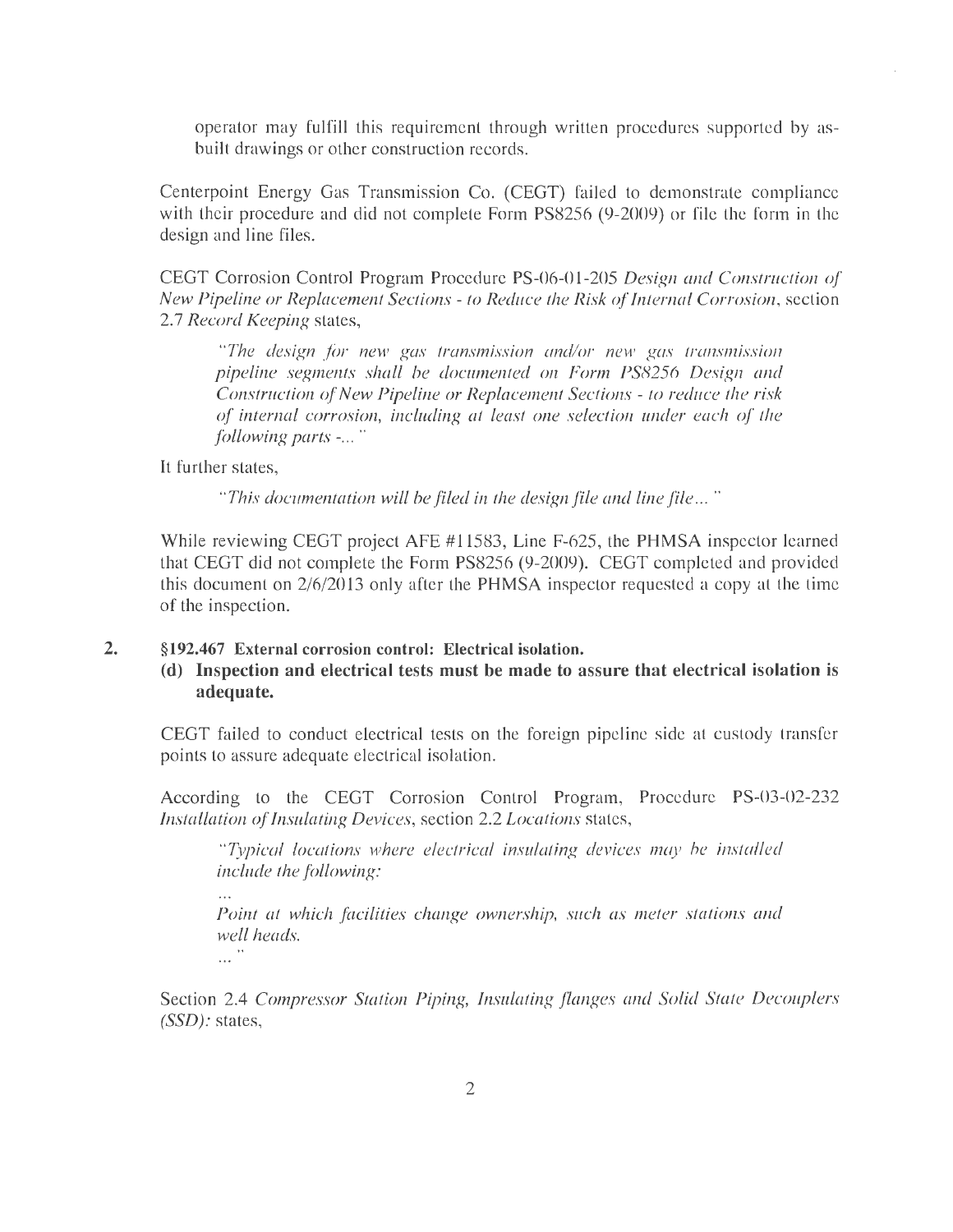*The required monitoring of cathodic protection systems and the evaluation of test data is sufficient to ensure that electrical isolation is adequate and the SSD are functioning properly...* 

... If the potentials are more than 100 my apart, this is generally an *indication that the device is functioning properly. If the potentials are within 1 OOmv of each other, additional evaluations are required to determine the condition of the insulation and for possible repair.* "

The CEGT Corrosion Control Program Procedure PS-03-02-230 *Pipe-to-Soil Potential Survey,* revised date 02/02/2011, section 2.5 *Electrode Placement* states,

- " ... *Insulating devices: (See Figure 4)*
- *Place the electrode in a position where both the foreign-side and the*   $\omega_{\rm c}$ *pipeline side of the insulating fittings can be reached to ensure isolation. Do not move the electrode during this test. Take and document the potential readings.for storage in the MMS.* ... "

During the inspection, the PHMSA inspector noted CEGT failed to take potential readings on the foreign-side of insulating devices at the following sites during the calendar years 2010, 2011, and 2012:

TP 21250 on 5/6/2010 and 5/11/2011- STEEL SCAPE. TP 24316 on 5/6/2010, 5/11/2011, 5/15/2012- PRAT. TP 26318 on 4/28/2010, 4/18/2011- REGENCY. TP 27667 on 12/21/2010, 4/18/2011, 4/10/2012- SWEPCO POWER PLANT. TP 27668 on 12/21/2010, 4/18/2011, 4/10/2012 - SWEPCO POWER PLANT. TP 27669 on 12/21/2010, 4/18/2011, 4/10/2012 - SWEPCO POWER PLANT. TP 27671 on 12/21/2010, 4/18/2011, 4/10/2012 - SWEPCO POWER PLANT. TP 27672 on 12/21/2010, 4/18/2011, 4/10/2012 - SWEPCO POWER PLANT. TP 27673 on 12/21/2010, 4/18/2011, 4/10/2012 - SWEPCO POWER PLANT. TP 4085 on 6/18/2010, 6/13/2011, 6/14/2012 - LIEBERMAN POWER PLANT. TP 8242 on 8/7/2010 - IP DOMINO.

- 3. §192.491 Corrosion control records.
	- (a) Each operator shall maintain records or maps to show the location of cathodically protected piping, cathodic protection facilities, galvanic anodes, and neighboring structures bonded to the cathodic protection system. Records or maps showing a stated number of anodes, installed in a stated manner or spacing, need not show specific distances to each buried anode.

CEGT did not maintain maps or records showing the anode locations or note the number of anodes and the spacing used to provide cathodic protection to an isolated section of Line 634-2.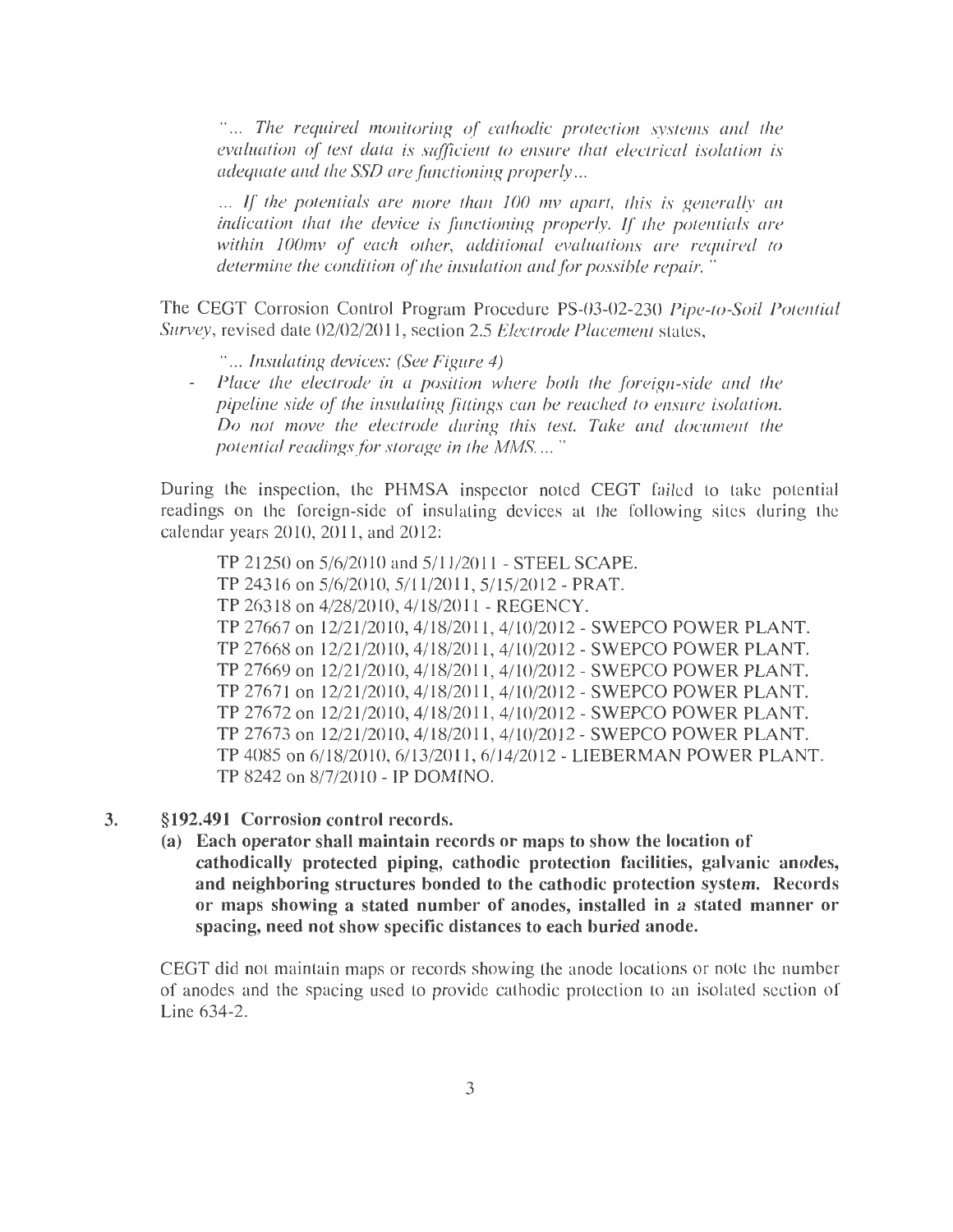CEGT's Line 634-2 has a section of 2 inch steel pipeline that is isolated from the impressed current cathodic protection system by a section of 2 inch plastic pipe. The isolated section of Line 634-2 is protected by galvanic anodes. CP records for 2009, 2010, 2011, and 2012 verified that the isolated section of pipeline had adequate cathodic protection. Per §192.491(a), CEGT records and/or maps should state the number of anodes installed in a stated manner or spacing.

### **4. §192.731 Compressor stations: Inspection and testing of relief devices.**

## (c) **Each remote control shutdown device must be inspected and tested at intervals not exceeding 15 months, but at least once each calendar year, to determine that it functions properly.**

CEGT personnel failed to inspect and test at intervals not exceeding 15 months, but at least once each calendar year, the Remote Control Shutdown devices (ESD) at the Allen Compressor Station in calendar year 2010.

PHMSA reviewed the ESD maintenance and testing records for Allen Compressor Station for the years 2008 through 2012 during this inspection of the Ada Team area. The 2008 and 2009 ESD maintenance was performed in December of each year. The 2010 ESD maintenance should have been completed by December 31, 2010. No maintenance was performed in the calendar year 2010 for the 9 ESD activation locations at the compressor station. The 2011 ESD maintenance was performed in January and the 2012 ESD maintenance was performed in February.

#### **5. §192.605 Procedural manual for operations, maintenance, and emergencies**

**(a) General. Each operator shall prepare and follow for each pipeline, a manual of written procedures for conducting operations and maintenance activities and for emergency response. For transmission lines, the manual must also include procedures for handling abnormal operations. This manual must be reviewed and updated by the operator at intervals not exceeding 15 months, but at least one each calendar year. This manual must be prepared before operations of a**  pipeline system commence. Appropriate parts of the manual must be kept at **locations where operations and maintenance activities are conducted.** 

CEGT failed to follow their procedure and ensure that no permanent structure will be allowed on the Company's pipeline right-of-ways that may obstruct maintenance or immediate access to the pipeline. There are two (2) permanent structures on the pipeline right-of-way placed directly over Line JM-19.

CEGT Operating and Maintenance Plan Procedure No.: 244 *Encroachment,* section A. *Permanent Structures* states,

*"No permanent structure will be allowed on the Company's pipeline rightorways that may obstruct maintenance or immediate access to the*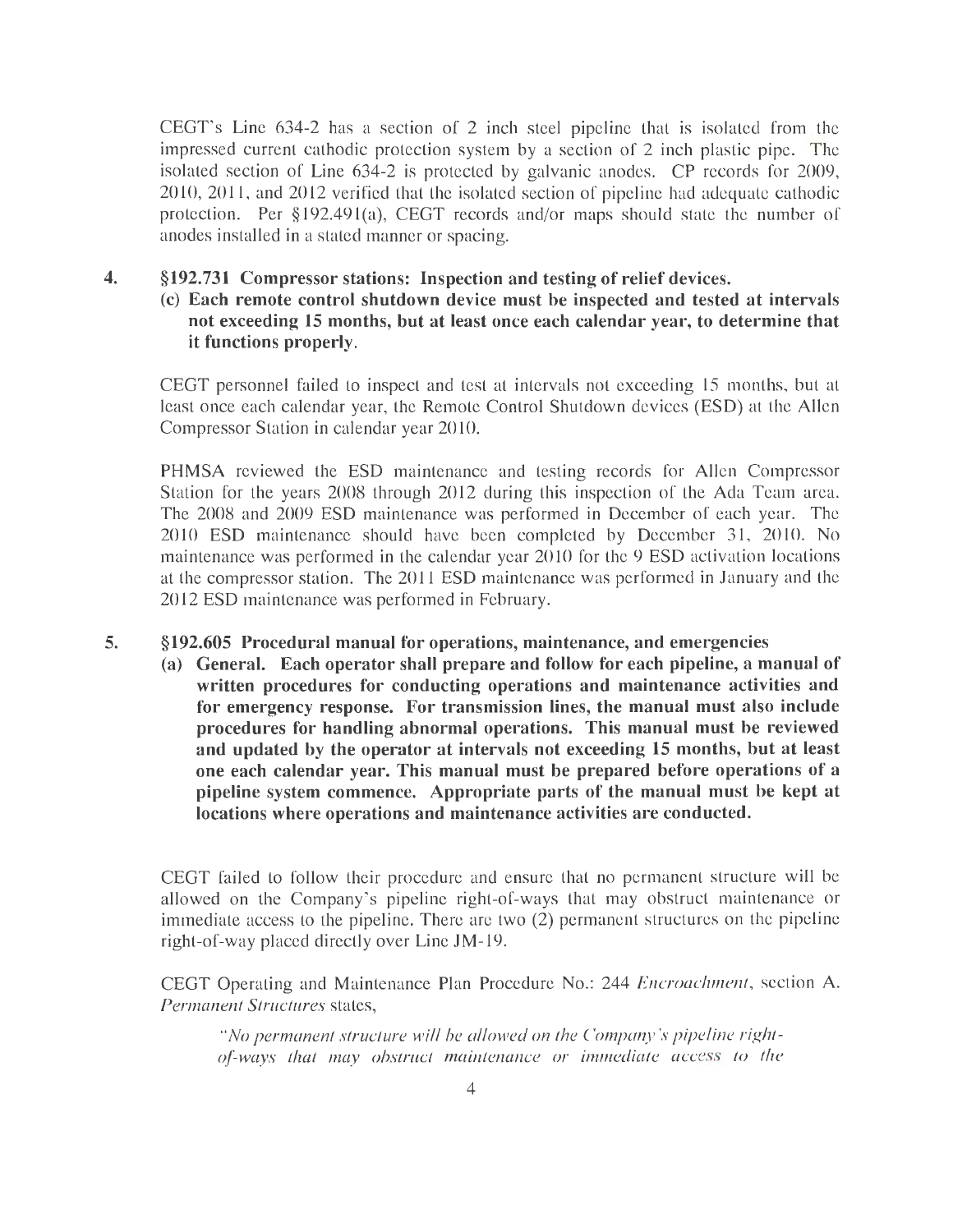*pipeline. These structures include (but are not limited to) houses, trailer houses, mobile homes, camp houses, camping structures, patios, carports, sheds, barns, silos, chicken houses, water wells and non-skidded auxiliary buildings.* "

Furthermore section **J.** *Reimbursement,* 3. states,

*"The following form shall be completed where applicable: Form PS-7989 - Report ofEncroachment on Pipeline Right qfWay."* 

During the Wynne Team area inspection, PHMSA visited a small commercial/industrial area along Line JM-19, a 12 inch pipeline. At 334 Phillips Road 311, the pipeline traverses the parking lot in front of NORAC, one of the businesses in the area. The pipeline is approximately 15 feet to the east side of Phillips Road 311. Situated on NORAC property along each side property line (perpendicular to Phillips Rd 311) and directly over Line JM-19, there are two enclosed structures housing water metering facilities.

On March 11, 2013, the PHMSA inspector checked with the CEGT Compliance Specialist for the Northern Business area to see if past patrolling records would have noted the sheds. CEGT personnel stated that the structures were in place for approximately 8 years. Patrolling records from 2004 to the present date were checked and did not note the structures over the pipeline. Also, CEGT was unable to locate completed forms 7989, *Report of Encroachment on Pipeline Right of Way,* for these locations. Report of Encroachment on Pipeline Right of Way forms were initiated for the two encroachments along Phillips Road 311 on March 4, 2013 following this inspection.

#### **6.** §192.605 Procedural manual for operations, maintenance, and emergencies

**(a) General. Each operator shall prepare and follow for each pipeline, a manual of written procedures for conducting operations and maintenance activities and for emergency response. For transmission lines, the manual must also include**  procedures for handling abnormal operations. This manual must be reviewed **and updated by the operator at intervals not exceeding 15 months, but at least one each calendar year. This manual must be prepared before operations of a pipeline system commence. Appropriate parts of the manual must be kept at locations where operations and maintenance activities are conducted.** 

§192.745 Valve maintenance: Transmission lines.

(a) Each transmission line valve that might be required during any emergency must be inspected and partially operated at intervals not exceeding 15 months, but at least once each calendar year.

CEGT failed to follow their procedures and maintain valve BV82309 as required by §192.745(a). According to CEGT, this valve is an essential valve that would be necessary in an emergency situation.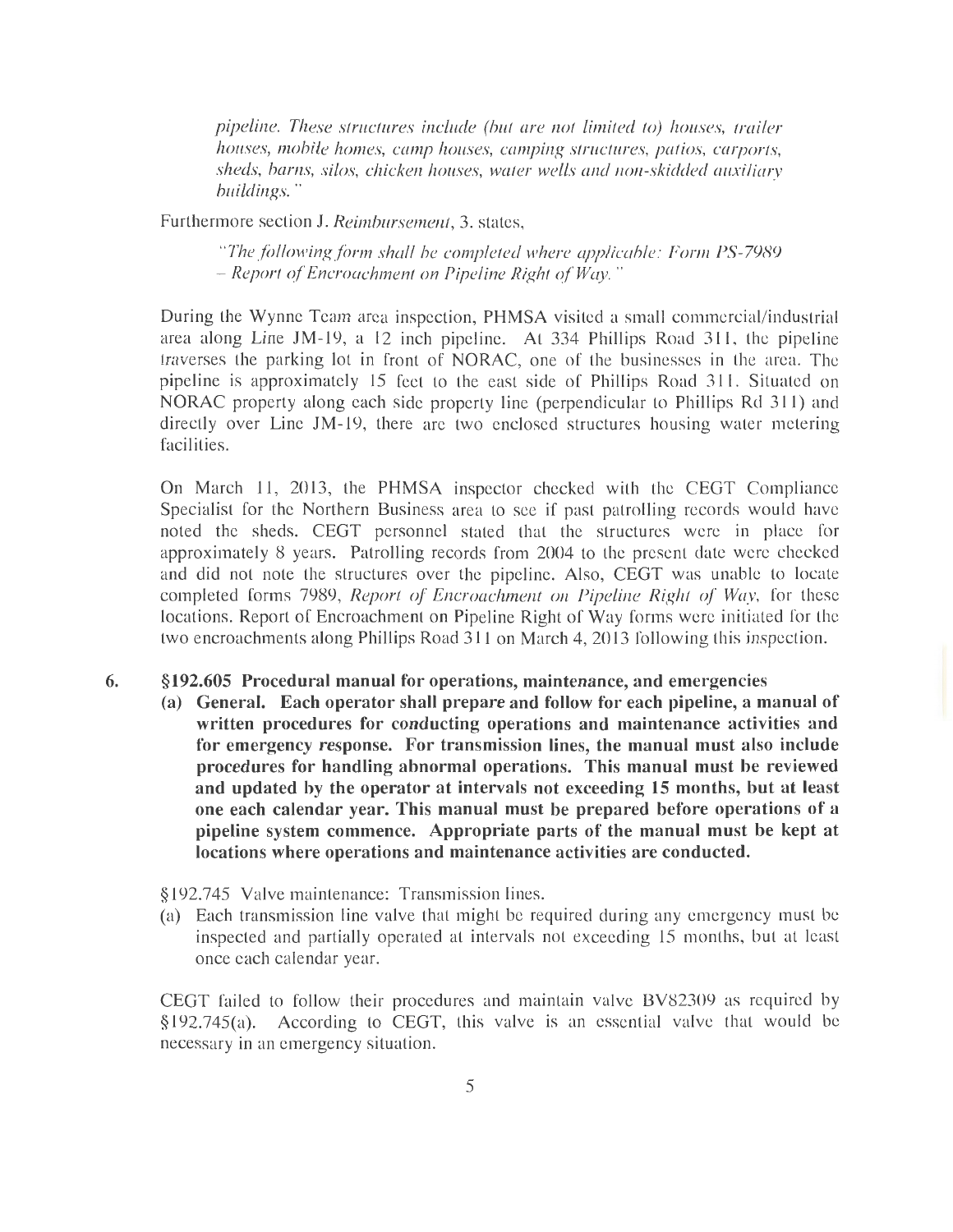CEGT Operations and Maintenance Plan Procedure No. 232, *Emergency Valve Operation and Maintenance,* A. *Requirement,* states

*"1. Thefollo-vving are designated as emergency valves:* 

 $\cdots$ 

d. *Valves at branches or intracompany pipeline connections.* 

*Each of these valves shall be partially operated at intervals not exceeding 15 months, but at least once each calendar year."* 

During this inspection, PHMSA noted that CEGT failed to maintain valve BV82309 (4" tie-in for Line 1-F-7) and could not provide the records indicating the valve was inspected prior to 2011. According to the documents provided, the valve was first inspected on 3/1/2011. CEGT advised the PHMSA inspector that the valve was operated numerous times since the valve was installed, but could not provide any documentation to indicate that it was inspected.

- **7. §192.605 Procedural manual for operations, maintenance, and emergencies** 
	- **(a) General. Each operator shall prepare and follow for each pipeline, a manual of written procedures for conducting operations and maintenance activities and for emergency response. For transmission lines, the manual must also include procedures for handling abnormal operations. This manual must be reviewed and updated by the operator at intervals not exceeding 15 months, but at least one each calendar year. This manual must be prepared before operations of a**  pipeline system commence. Appropriate parts of the manual must be kept at **locations where operations and maintenance activities are conducted.**

§192.605 Procedural manual for operations, maintenance, and emergencies

- (b) Maintenance and normal operations. The manual required by paragraph (a) of this section must include procedures for the following, if applicable, to provide safety during maintenance and operations.
	- (2) Controlling corrosion in accordance with the operations and maintenance requirements of Subpart I of this part.

CEGT failed to follow their procedures and periodically evaluate gas pipelines for corrosivity through gas sampling, coupons, and liquid sampling as required where deadlegs occur in the pipeline system.

The CEGT Corrosion Control Program Procedure PS-03-02-001 *Corrosion Control Program,* section *Internal Corrosion Control* states,

*"Factors that influence the formation of internal corrosion include the following:*  ... *Pipeline locations (especially drips, deadlegs, and sags) which are online segments that are not cleaned by pigging or other methods*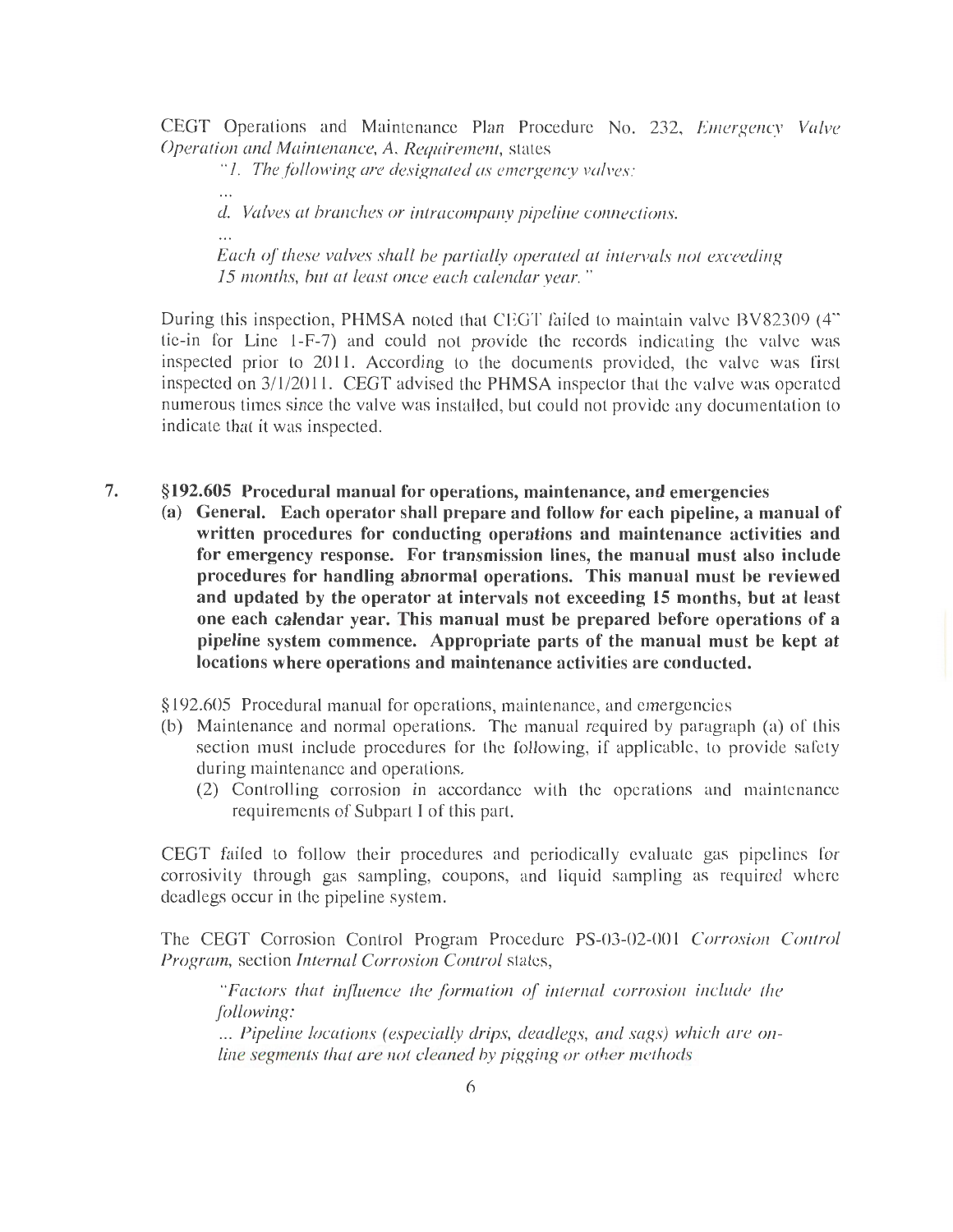... *Because of the above factors, the Company will periodically evaluate gas pipelines for corrosivity through gas sampling, coupons, and liquid sampling as required .. . "* 

During the field inspections in both the Ada Team and the Wynne Team areas, the PHMSA inspector observed regulation/metering facilities that were defined as 'U' shaped and 'L' shaped. The facilities are used as Residential Extension (RE) or Town Border (TB) facilities. These facilities serve several customers as an RE station to a small community/town as a TB station. In the Ada Team area, the Bowlegs TB station, a ' U' shaped facility was observed. In the Wynne Team area the following facilities were observed: RE 559 (MS 180700) 'U' shaped; Palestine TB station 'U' shaped; Arby Moro TB station 'U" shaped; and RE 597 Extension 'L' shaped. In the design of these facilities there are 2 deadlegs in the 'U' shaped facility and one deadleg in the 'L' shaped facility. The deadlegs are of the same pipe size as the regulation/meter/relief valve runs and serve as supports. The supports provide stability to the facility. The deadlegs are gassed and pressurized. CEGT was asked whether periodic evaluations for identifying the possible presence of internal corrosion and/or the accumulation of liquids were performed on these deadlegs. CEGT personnel stated that they do not transport corrosive gas and have not evaluated the noted deadlegs for corrosivity through gas sampling, coupons, and liquid sampling.

#### 8. §192.709 Transmission lines: Record keeping.

**(b) The date, location, and description of each repair made to parts of the pipeline system other than pipe must be retained for at least 5 years. However, repairs generated by patrols, surveys, inspections, or tests required by subparts L and M** of this part must be retained in accordance with paragraph (c) of this **section.** 

CEGT failed to maintain records associated with the replacement of a safety valve located at the Ruston Storage facility.

The CEGT Operations and Maintenance Plan Procedure No. 102 *General (Ref. 192.605(a)),* section B. *Requirement,* 2. *Recordkeeping* states,

'·... *The Company will maintain the following records for transmission lines for the periods specif!ed:* 

*b. The date, location and description of each repair made to parts of the pipeline system other than pipe must be retained for at least 5 years. However, repairs generated by patrols, surveys, inspections, or tests required by subparts Land M of Part 192 must be retained in accordance with paragraph (c) below. ...* "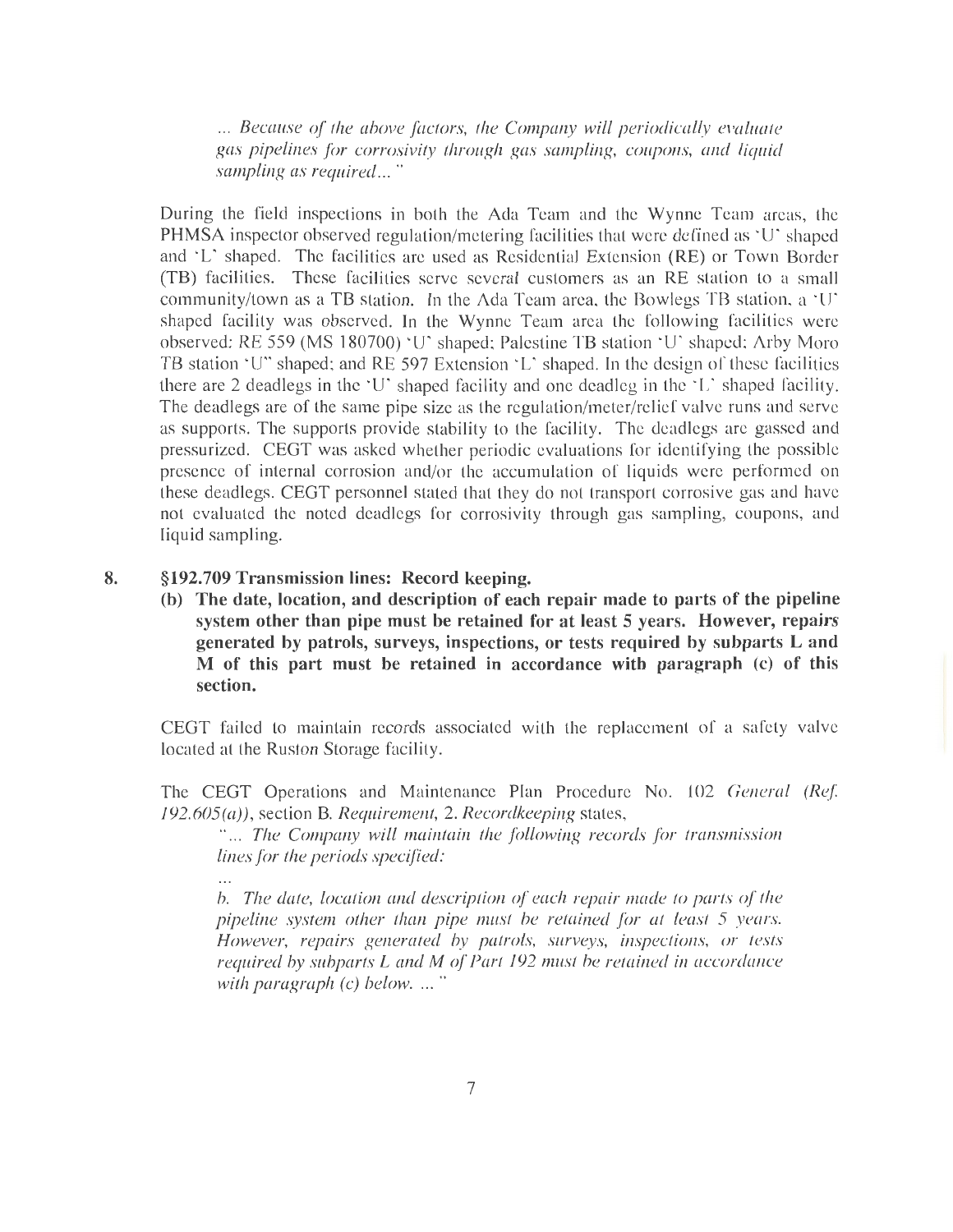While reviewing records, CEGT informed the PHMSA inspector that the safety valve located at station 20+30 on Well line 1-F-5 was replaced in September or October of 2012 due to a leak. When the PHMSA inspector requested the associated records for review, CEGT was unable to provide them. Also, a work order to replace this valve was not found.

- 9. §192.719 Transmission lines: Testing of repairs.
	- **(a) Testing of replacement pipe. If a segment of transmission line is repaired by**  cutting out the damaged portion of the pipe as a cylinder, the replacement pipe **must be tested to the pressure required for a new line installed in the same location. This test may be made on the pipe before it is installed.**

CEGT failed to ensure that the section of emergency stock 12 inch pipe used to make a repair to Line NT-1 was properly tested and documented.

On January 11, 2011, CEGT had an incident with a release of gas from Line NT-1 in DeBerry, TX. A pipe replacement was performed on January 12, 2011 using 26 feet of pipe from Joint 2 of the 12 inch emergency stock pipe. PHMSA conducted an incident inspection to review records and to visit the pipe yard in November 2011.

The PHMSA inspector requested to review the pressure test records for Joint 2 of the 12 inch emergency stock pipe. CEGT personnel were unable to provide pressure test documentation to verify that the emergency stock pipe that was used in the repair had been properly tested. The hydrostatic test charts provided by CEGT did not have any numbers, labels, or references to link the hydrostatic test to Joint 2 of the emergency stock pipe.

As a result of the PHMSA investigation, CEGT developed a process of labeling and tracking emergency pipe. The emergency pipe will be stenciled and labeled with the pipe size, grade, wall thickness, hydrostatic test date and the tested pressures, length, inventory number, and heat number. Each emergency pipe size folder will include separate sub-folders of joints and documenting the pipe usage. Once the pipe is no longer classified as an emergency pipe, it will be documented and placed in the junk pipe folder.

This failure to have the proper test documentation for the replacement prompted CEGT to remove the section of 12 inch pipe installed on January 12, 2011, and replace it with 38 feet of 12 inch pipe that was properly tested and documented on June 26, 2012.

#### **10. §192.739 Pressure limiting and regulating stations: Inspection and testing.**

**(a) Each pressure limiting station, relief device (except rupture discs), and pressure regulating station and its equipment must be subjected at intervals not exceeding 15 months, but at least once each calendar year, to inspections and tests to determine that it is-**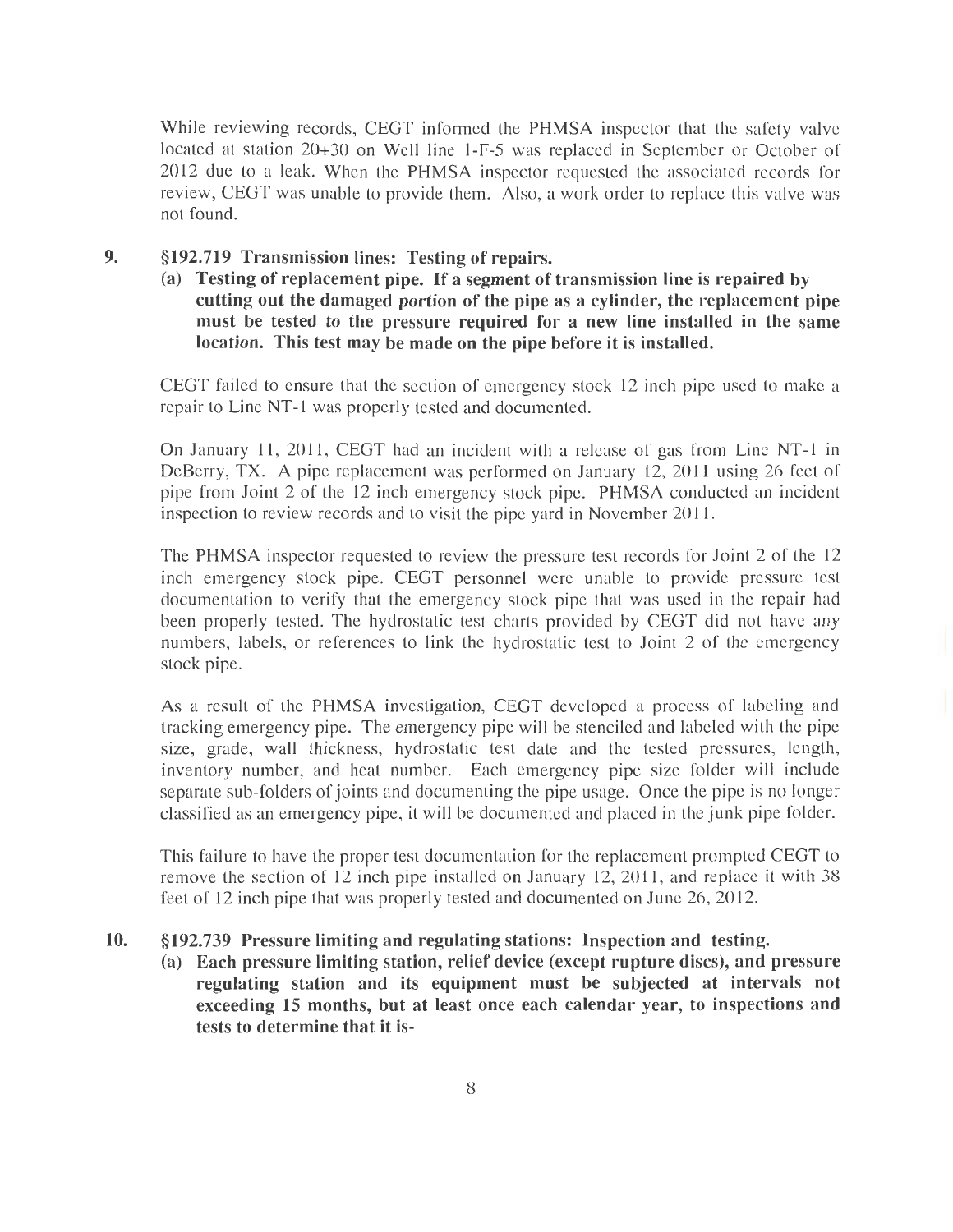### **(3) Except as provided in paragraph (b) of this section, set to control or relieve**  at the correct pressure consistent with the pressure limits of §192.201(a)

CEGT failed to ensure that the regulation/metering station, MSM11007, is set to control or relieve at the correct pressure consistent with the pressure limits of the downstream plastic pipeline RM-5 at least once each calendar year, but at intervals not exceeding 15 months.

CEGT Measurement and Control Procedure 1400: *Interconnect Policy,* section 1 states,

*"The Company will be notified at least 2 weeks before any testing is done, and has the right to witness allforeign measurement tests ".* 

During the Buckley Team inspection, PHMSA requested maintenance records for the regulation/metering station, MSM11007. The facility regulates and meters the gas flow from Line R (steel), 300 psig MAOP, through a pair of Fisher 627 regulators into Line RM-5 (plastic). The first and second cuts are to 70 psig and 5 psig respectively. CEGT stated that the regulation/metering station, MSM11007, and downstream pipeline, RM-5, were owned by Centerpoint Energy Gas Distribution (SGO). CEGT had transferred ownership to SGO in 2006. PHMSA requested that CEGT provide the transfer documentation for review. CEGT provided a copy of the Transfer Documentation listing the referenced regulation/metering station, MSM11007, in the Bill of Sale to SGO on 6/30/2006. Upon review of this document, it was discovered that the downstream piping was not transferred. The PHMSA inspector confirmed that pipeline RM-5 is owned and operated by CEGT.

CEGT was unable to provide records demonstrating that the regulation/metering station, MSM11007, was set to control or relieve at the correct pressure consistent with the pressure limits of the downstream plastic pipeline RM-5 for the calendar years  $2007 -$ 2011. The facility, MSM11007, was inspected on 6/17/2006 and not again until 4/13/2012. The PHMSA inspector visited this site during the field portion of the audit and found proper setting and functionality.

#### Proposed Civil Penalty

Under 49 United States Code, § 60122, you are subject to a civil penalty not to exceed \$200,000 per violation per day the violation persists up to a maximum of \$2,000,000 for a related series of violations. For violations occurring prior to January 4, 2012, the maximum penalty may not exceed \$100,000 per violation per day, with a maximum penalty not to exceed \$1,000,000 for a related series of violations. The Compliance Officer has reviewed the circumstances and supporting documentation involved in the above probable violations and has recommended that you be preliminarily assessed a civil penalty of **\$118,200** as follows: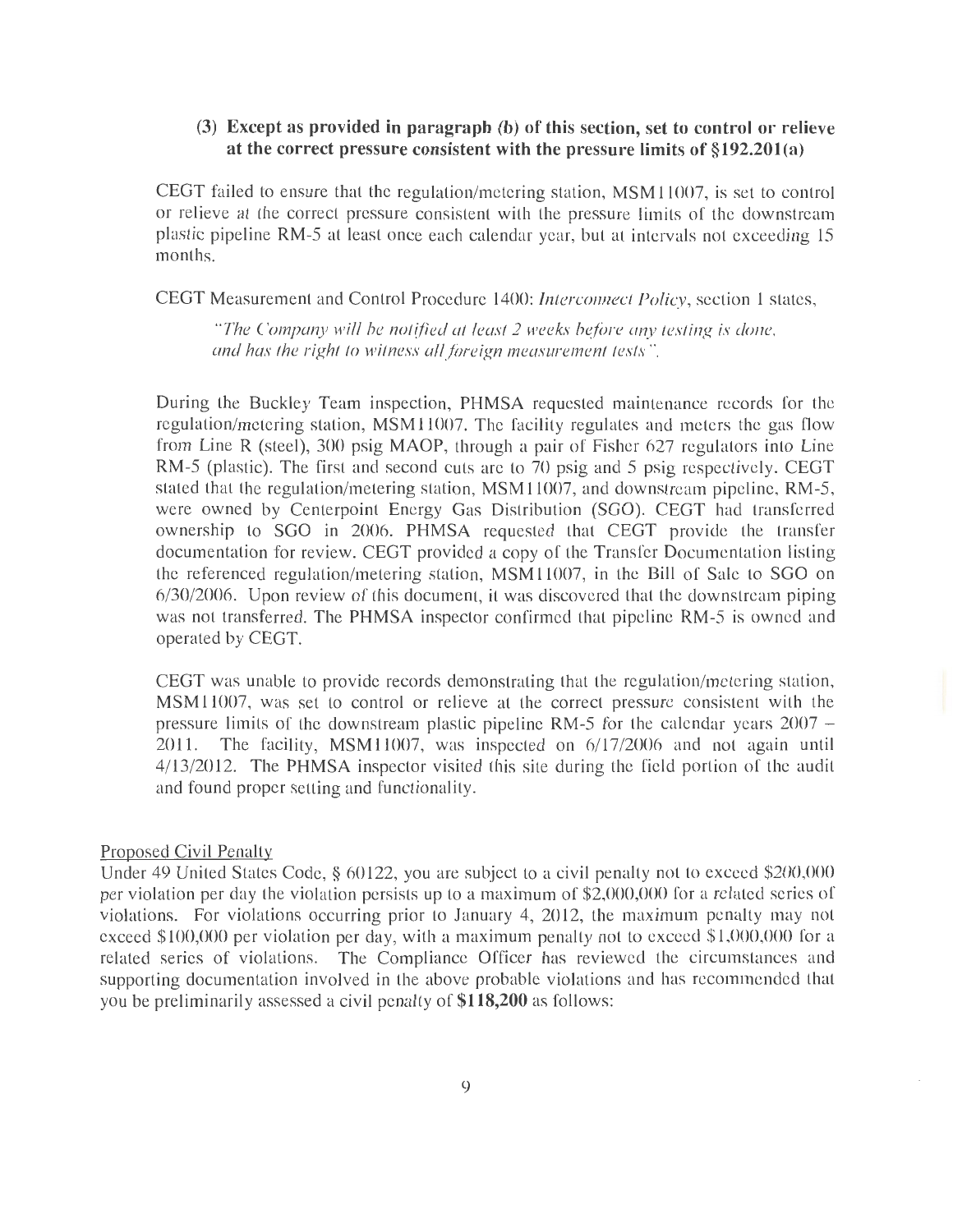| Item number   | PENALTY  |
|---------------|----------|
|               | \$72,700 |
| $\vert \vert$ | \$45,500 |

### Warning Items

With respect to items 1, 3, 4, 5, 6, 8, 9, we have reviewed the circumstances and supporting documents involved in this case and have decided not to conduct additional enforcement action or penalty assessment proceedings at this time. We advise you to promptly correct these items. Failure to do so may result in additional enforcement action.

## Proposed Compliance Order

With respect to items 2, and 7 pursuant to 49 United States Code § 60118, the Pipeline and Hazardous Materials Safety Administration proposes to issue a Compliance Order to CEGT. Please refer to the *Proposed Compliance Order,* which is enclosed and made a part of this Notice.

### Response to this Notice

Enclosed as part of this Notice is a document entitled *Response Options for Pipeline Operators in Compliance Proceedings.* Please refer to this document and note the response options. All material you submit in response to this enforcement action may be made publicly available. If you believe that any portion of your responsive material qualifies for confidential treatment under 5 U.S.C. 552(b), along with the complete original document you must provide a second copy of the document with the portions you believe qualify for confidential treatment redacted and an explanation of why you believe the redacted information qualifies for confidential treatment under 5 U.S.C. 552(b). If you do not respond within 30 days of receipt of this Notice, this constitutes a waiver of your right to contest the allegations in this Notice and authorizes the Associate Administrator for Pipeline Safety to find facts as alleged in this Notice without further notice to you and to issue a Final Order.

In your correspondence on this matter, please refer to **CPF 4-2013-1018** and for each document you submit, please provide a copy in electronic format whenever possible.

Sincerely,

All Elector

R. M. Seeley Director, SW Region Pipeline and Hazardous Materials Safety Administration

Enclosures: *Proposed Compliance Order Response Options for Pipeline Operators in Compliance Proceedings*